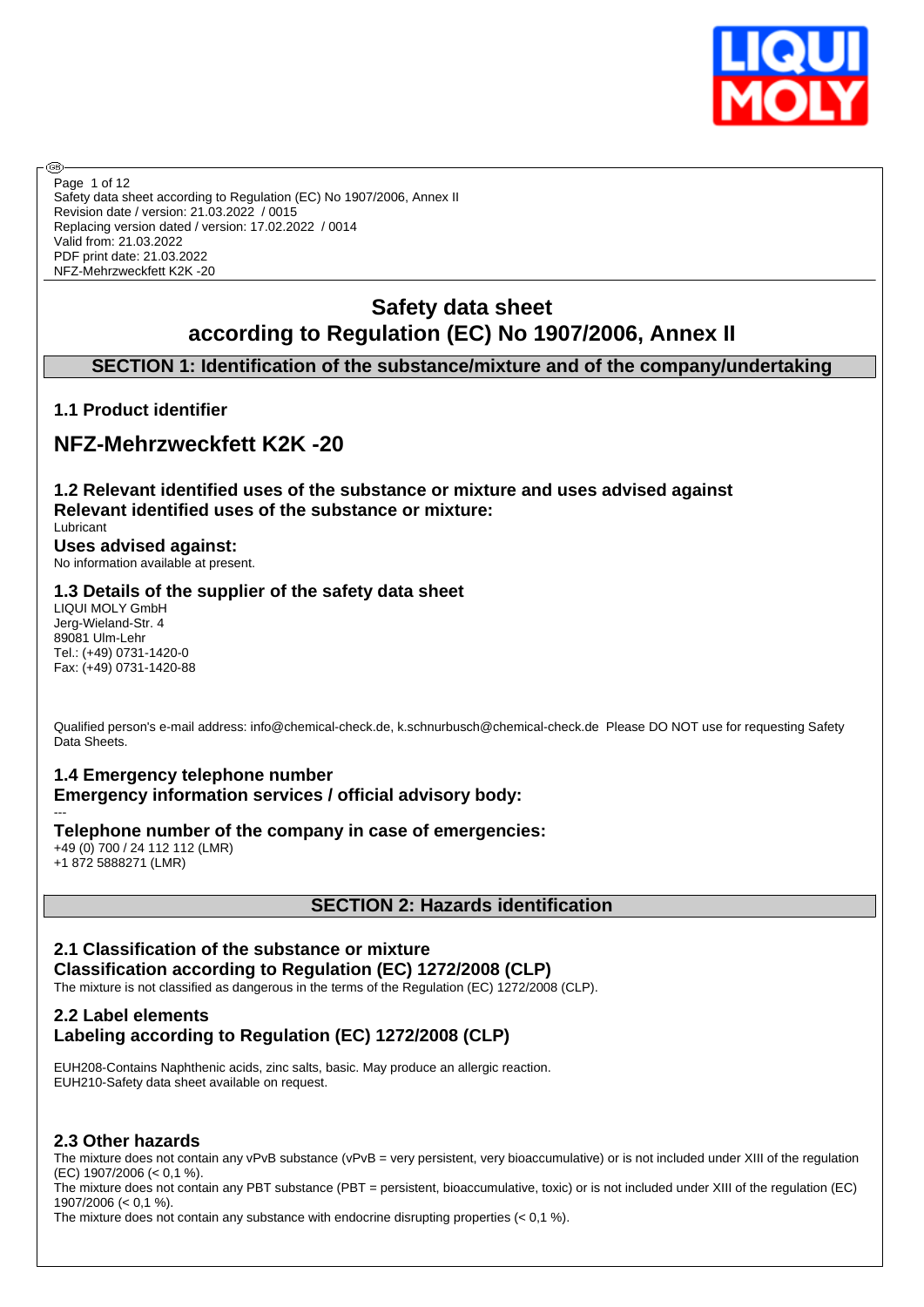

Safety data sheet according to Regulation (EC) No 1907/2006, Annex II Revision date / version: 21.03.2022 / 0015 Replacing version dated / version: 17.02.2022 / 0014 Valid from: 21.03.2022 PDF print date: 21.03.2022 NFZ-Mehrzweckfett K2K -20 Page 2 of 12

# **SECTION 3: Composition/information on ingredients**

# **3.1 Substances**

# n.a. **3.2 Mixtures**

൹

| Naphthenic acids, zinc salts, basic                                    |                           |
|------------------------------------------------------------------------|---------------------------|
| <b>Registration number (REACH)</b>                                     | 01-2119988500-34-XXXX     |
| Index                                                                  | $---$                     |
| EINECS, ELINCS, NLP, REACH-IT List-No.                                 | 282-762-6                 |
| <b>CAS</b>                                                             | 84418-50-8                |
| content %                                                              | $\lt'$                    |
| Classification according to Regulation (EC) 1272/2008 (CLP), M-factors | Eye Irrit. 2, H319        |
|                                                                        | <b>Skin Sens. 1, H317</b> |
|                                                                        | Aquatic Chronic 3. H412   |

For the text of the H-phrases and classification codes (GHS/CLP), see Section 16.

The substances named in this section are given with their actual, appropriate classification!

For substances that are listed in appendix VI, table 3.1 of the regulation (EC) no. 1272/2008 (CLP regulation) this means that all notes that may be given here for the named classification have been taken into account.

# **SECTION 4: First aid measures**

#### **4.1 Description of first aid measures**

First-aiders should ensure they are protected!

Never pour anything into the mouth of an unconscious person!

#### **Inhalation**

Normally not necessary.

#### **Skin contact**

Remove polluted, soaked clothing immediately, wash thoroughly with plenty of water and soap, in case of irritation of the skin (flare), consult a doctor.

#### **Eye contact**

Remove contact lenses.

Wash thoroughly for several minutes using copious water. Seek medical help if necessary.

#### **Ingestion**

Rinse the mouth thoroughly with water.

Do not induce vomiting. Consult doctor immediately.

## **4.2 Most important symptoms and effects, both acute and delayed**

Where relevant delayed occuring symptomes and effects will be found in section 11. or at the exposure routes under section 4.1. In certain cases, the symptoms of poisoning may only appear after an extended period / after several hours.

reddening of the skin Allergic reaction possible.

# **4.3 Indication of any immediate medical attention and special treatment needed**

Symptomatic treatment.

**SECTION 5: Firefighting measures**

# **5.1 Extinguishing media**

#### **Suitable extinguishing media**

CO2 Foam

#### Dry extinguisher **Unsuitable extinguishing media**

High volume water jet

#### **5.2 Special hazards arising from the substance or mixture**

In case of fire the following can develop: Oxides of carbon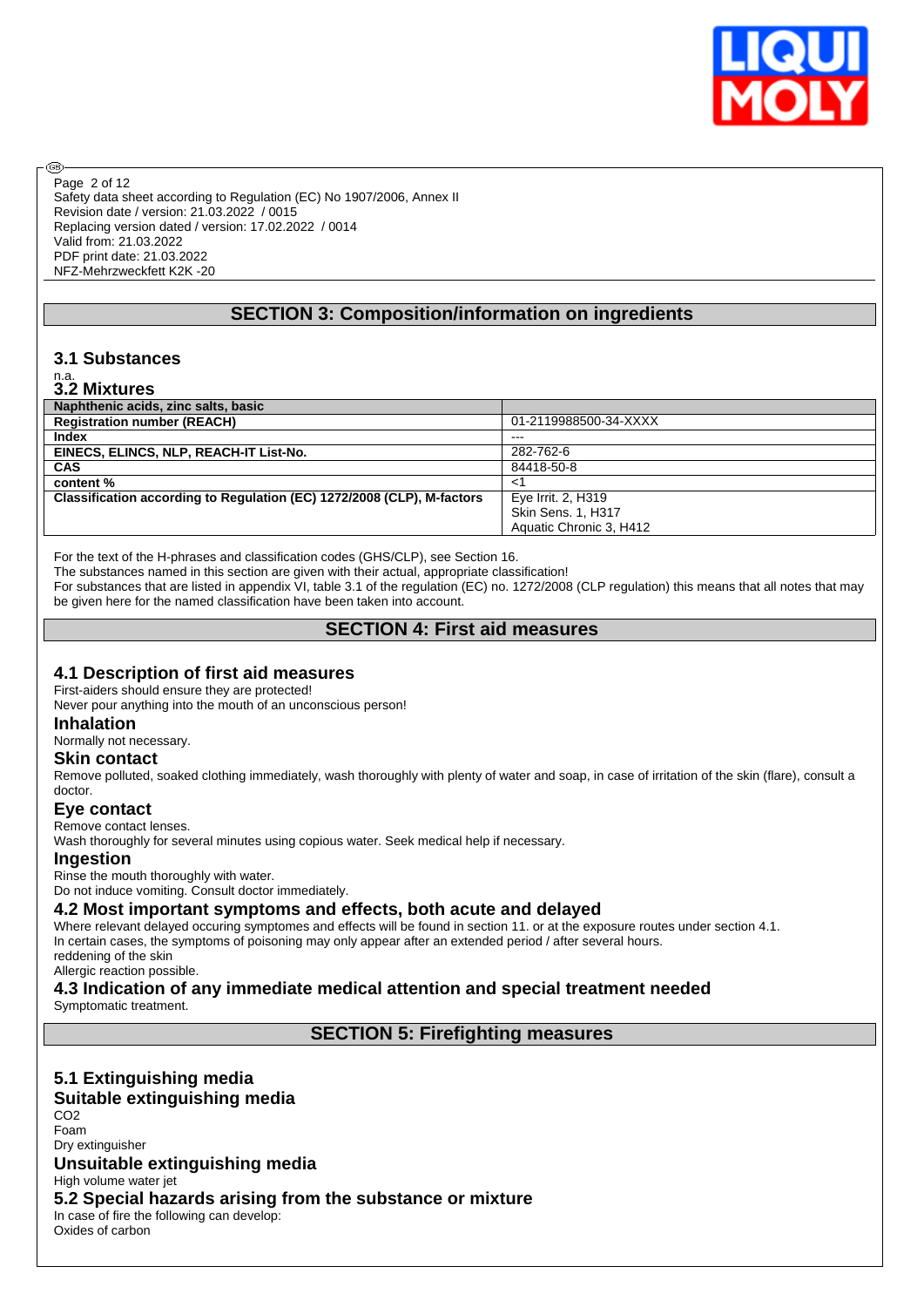

Page 3 of 12

രി

Safety data sheet according to Regulation (EC) No 1907/2006, Annex II Revision date / version: 21.03.2022 / 0015 Replacing version dated / version: 17.02.2022 / 0014 Valid from: 21.03.2022 PDF print date: 21.03.2022 NFZ-Mehrzweckfett K2K -20

# **5.3 Advice for firefighters**

For personal protective equipment see Section 8. In case of fire and/or explosion do not breathe fumes. Protective respirator with independent air supply. According to size of fire Full protection, if necessary. Dispose of contaminated extinction water according to official regulations.

#### **SECTION 6: Accidental release measures**

# **6.1 Personal precautions, protective equipment and emergency procedures**

### **6.1.1 For non-emergency personnel**

In case of spillage or accidental release, wear personal protective equipment as specified in section 8 to prevent contamination. Ensure sufficient ventilation, remove sources of ignition.

Avoid dust formation with solid or powder products.

Leave the danger zone if possible, use existing emergency plans if necessary.

Avoid contact with eyes or skin.

If applicable, caution - risk of slipping.

### **6.1.2 For emergency responders**

See section 8 for suitable protective equipment and material specifications.

#### **6.2 Environmental precautions**

If leakage occurs, dam up.

Resolve leaks if this possible without risk.

Prevent from entering drainage system.

Prevent surface and ground-water infiltration, as well as ground penetration.

If accidental entry into drainage system occurs, inform responsible authorities.

# **6.3 Methods and material for containment and cleaning up**

Soak up with absorbent material (e.g. universal binding agent) and dispose of according to Section 13.

Or: Pick up mechanically and dispose of according to Section 13.

#### **6.4 Reference to other sections**

For personal protective equipment see Section 8 and for disposal instructions see Section 13.

## **SECTION 7: Handling and storage**

In addition to information given in this section, relevant information can also be found in section 8 and 6.1.

### **7.1 Precautions for safe handling**

#### **7.1.1 General recommendations**

Ensure good ventilation.

Avoid contact with eyes.

Avoid long lasting or intensive contact with skin.

Do not carry cleaning cloths soaked in product in trouser pockets.

Eating, drinking, smoking, as well as food-storage, is prohibited in work-room.

Observe directions on label and instructions for use.

#### **7.1.2 Notes on general hygiene measures at the workplace**

General hygiene measures for the handling of chemicals are applicable.

Wash hands before breaks and at end of work.

Keep away from food, drink and animal feedingstuffs.

Remove contaminated clothing and protective equipment before entering areas in which food is consumed.

#### **7.2 Conditions for safe storage, including any incompatibilities**

#### Not to be stored in gangways or stair wells.

Store product closed and only in original packing. Protect from direct sunlight and warming. Store at room temperature.

# **7.3 Specific end use(s)**

No information available at present.

#### **SECTION 8: Exposure controls/personal protection**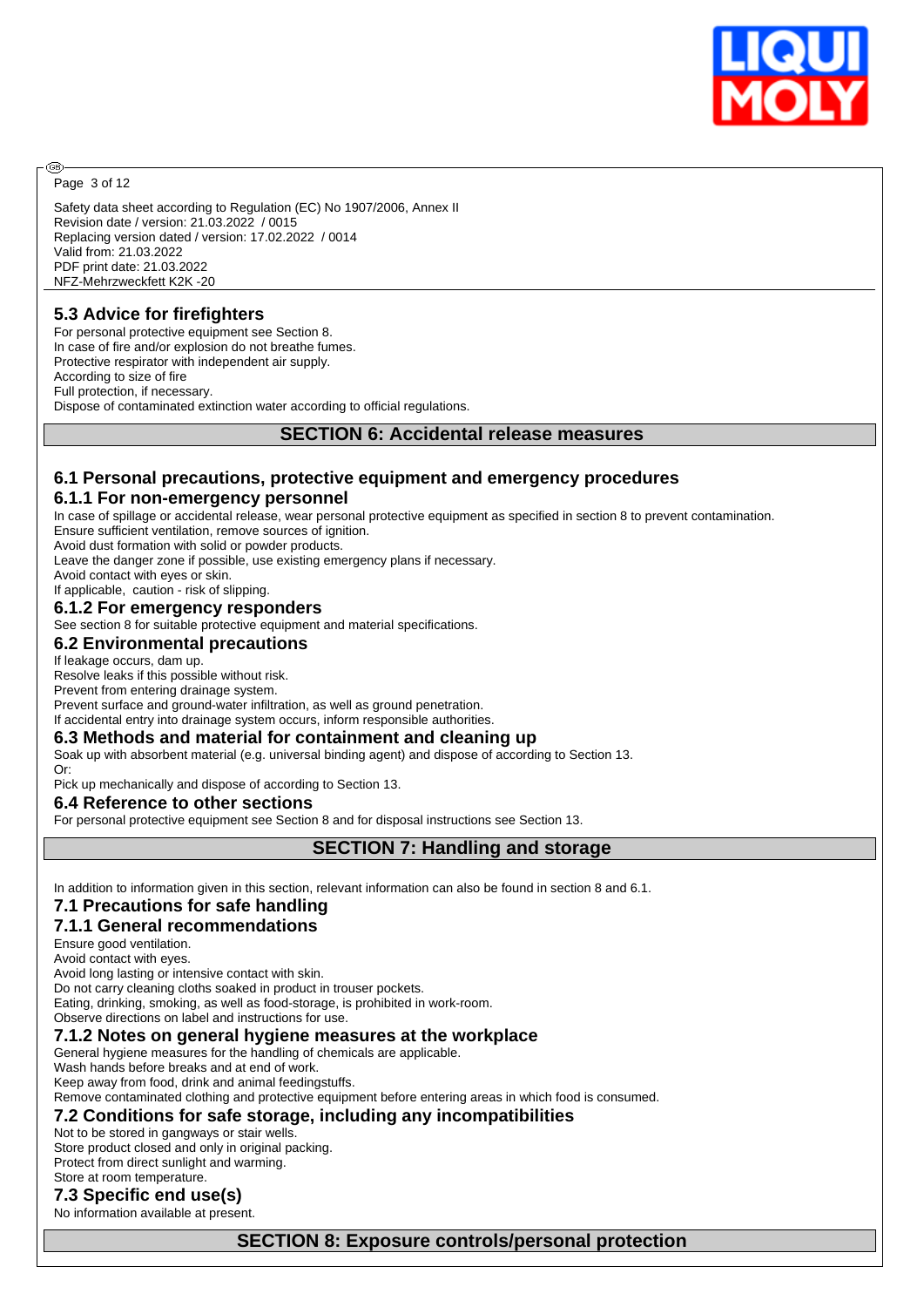

Page 4 of 12

അ

Safety data sheet according to Regulation (EC) No 1907/2006, Annex II Revision date / version: 21.03.2022 / 0015 Replacing version dated / version: 17.02.2022 / 0014 Valid from: 21.03.2022 PDF print date: 21.03.2022 NFZ-Mehrzweckfett K2K -20

### **8.1 Control parameters**

| ⊛<br><b>Chemical Name</b>                                              | Calcium carbonate |                   |                           |         | Content %: |
|------------------------------------------------------------------------|-------------------|-------------------|---------------------------|---------|------------|
| WEL-TWA: 4 mg/m3 (respirable dust), 10 mg/m3<br>(total inhalable dust) |                   | WEL-STEL:<br>$--$ |                           | $- - -$ |            |
| Monitoring procedures:                                                 | $- - -$           |                   |                           |         |            |
| BMGV:<br>$---$                                                         |                   |                   | Other information:<br>$-$ |         |            |

| Distillates (petroleum), hydrotreated heavy paraffinic |                                                                                                  |  |             |      |            |  |  |  |  |
|--------------------------------------------------------|--------------------------------------------------------------------------------------------------|--|-------------|------|------------|--|--|--|--|
| Area of application                                    | Unit<br>Value<br><b>Note</b><br><b>Effect on health</b><br><b>Descriptor</b><br>Exposure route / |  |             |      |            |  |  |  |  |
|                                                        | Environmental                                                                                    |  |             |      |            |  |  |  |  |
|                                                        | compartment                                                                                      |  |             |      |            |  |  |  |  |
|                                                        | Environment - oral (animal                                                                       |  | <b>PNEC</b> | 9.33 | mg/kg feed |  |  |  |  |
|                                                        | feed)                                                                                            |  |             |      |            |  |  |  |  |

 WEL-TWA = Workplace Exposure Limit - Long-term exposure limit (8-hour TWA (= time weighted average) reference period) EH40. AGW = "Arbeitsplatzgrenzwert" (workplace limit value, Germany).

(8) = Inhalable fraction (Directive 2017/164/EU, Directive 2004/37/CE). (9) = Respirable fraction (Directive 2017/164/EU, Directive 2004/37/CE). (11) = Inhalable fraction (Directive 2004/37/CE). (12) = Inhalable fraction. Respirable fraction in those Member States that implement, on the date of the entry into force of this Directive, a biomonitoring system with a biological limit value not exceeding 0,002 mg Cd/g creatinine in urine (Directive 2004/37/CE). | WEL-STEL = Workplace Exposure Limit - Short-term exposure limit (15-minute reference period).

(8) = Inhalable fraction (2017/164/EU, 2017/2398/EU). (9) = Respirable fraction (2017/164/EU, 2017/2398/EU). (10) = Short-term exposure limit value in relation to a reference period of 1 minute (2017/164/EU). | BMGV = Biological monitoring guidance value EH40. BGW = "Biologischer Grenzwert" (biological limit value, Germany) | Other information: Sen = Capable of causing occupational asthma. Sk = Can be absorbed through skin. Carc = Capable of causing cancer and/or heritable genetic damage.

\*\* = The exposure limit for this substance is repealed through the TRGS 900 (Germany) of January 2006 with the goal of revision.

 $(13)$  = The substance can cause sensitisation of the skin and of the respiratory tract (Directive 2004/37/CE),  $(14)$  = The substance can cause sensitisation of the skin (Directive 2004/37/CE).

### **8.2 Exposure controls 8.2.1 Appropriate engineering controls**

Ensure good ventilation. This can be achieved by local suction or general air extraction.

If this is insufficient to maintain the concentration under the WEL or AGW values, suitable breathing protection should be worn.

Applies only if maximum permissible exposure values are listed here.

Suitable assessment methods for reviewing the effectiveness of protection measures adopted include metrological and non-metrological investigative techniques.

These are specified by e.g. EN 14042.

EN 14042 "Workplace atmospheres. Guide for the application and use of procedures for the assessment of exposure to chemical and biological agents".

#### **8.2.2 Individual protection measures, such as personal protective equipment**

General hygiene measures for the handling of chemicals are applicable.

Wash hands before breaks and at end of work.

Keep away from food, drink and animal feedingstuffs.

Remove contaminated clothing and protective equipment before entering areas in which food is consumed.

Eye/face protection: With danger of contact with eyes. Tight fitting protective goggles with side protection (EN 166).

Skin protection - Hand protection: Protective nitrile gloves (EN ISO 374). Minimum layer thickness in mm: 0,4 Permeation time (penetration time) in minutes: 240 Protective hand cream recommended. The breakthrough times determined in accordance with EN 16523-1 were not obtained under practical conditions.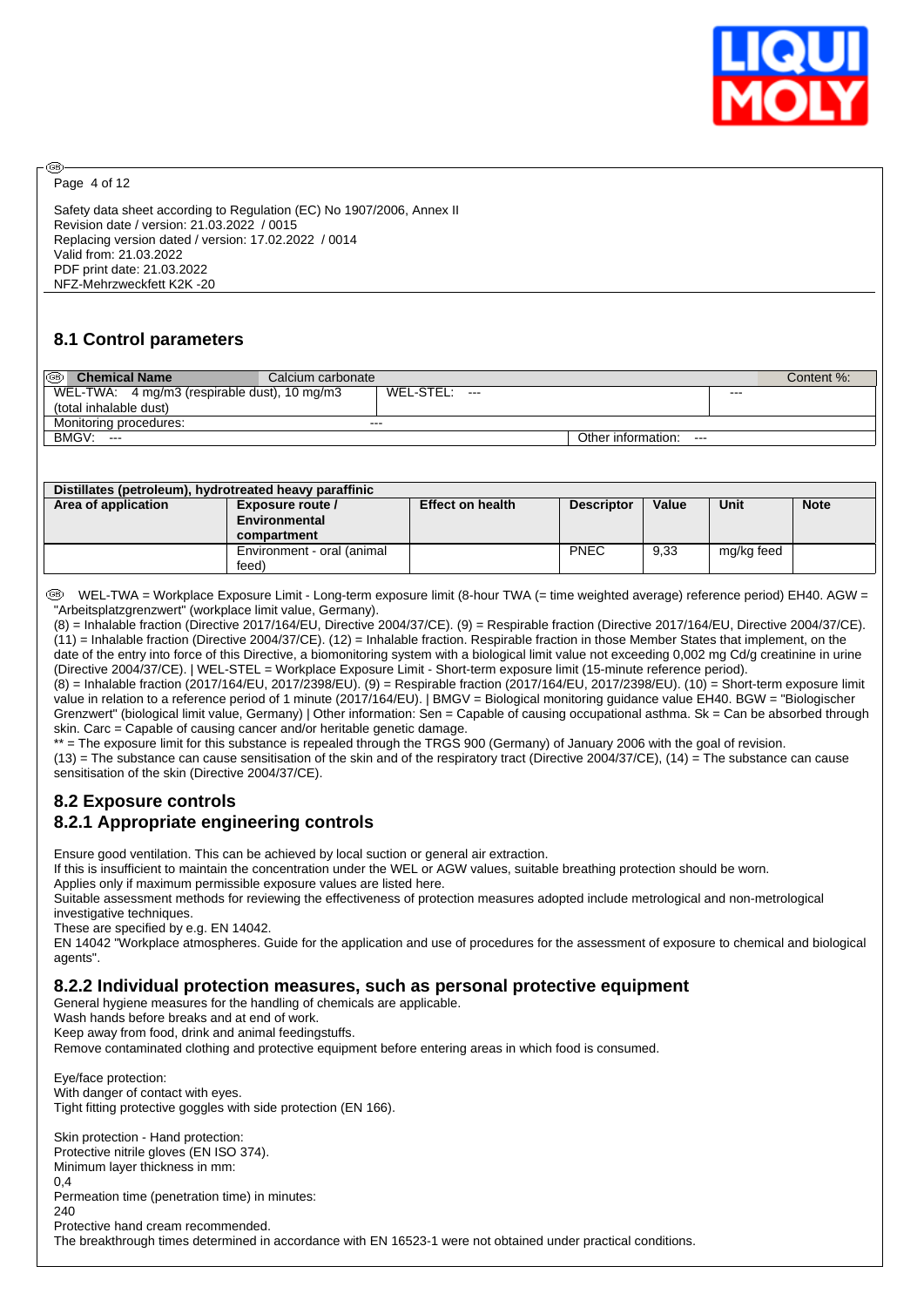

Safety data sheet according to Regulation (EC) No 1907/2006, Annex II Revision date / version: 21.03.2022 / 0015 Replacing version dated / version: 17.02.2022 / 0014 Valid from: 21.03.2022 PDF print date: 21.03.2022 NFZ-Mehrzweckfett K2K -20 Page 5 of 12

The recommended maximum wearing time is 50% of breakthrough time.

Skin protection - Other: Protective working garments (e.g. safety shoes EN ISO 20345, long-sleeved protective working garments).

Respiratory protection: Normally not necessary.

Thermal hazards: Not applicable

**®** 

Additional information on hand protection - No tests have been performed.

In the case of mixtures, the selection has been made according to the knowledge available and the information about the contents. Selection of materials derived from glove manufacturer's indications.

Final selection of glove material must be made taking the breakthrough times, permeation rates and degradation into account. Selection of a suitable glove depends not only on the material but also on other quality characteristics and varies from manufacturer to manufacturer.

In the case of mixtures, the resistance of glove materials cannot be predicted and must therefore be tested before use. The exact breakthrough time of the glove material can be requested from the protective glove manufacturer and must be observed.

#### **8.2.3 Environmental exposure controls**

No information available at present.

#### **SECTION 9: Physical and chemical properties**

#### **9.1 Information on basic physical and chemical properties**

| Physical state:                                           | Paste, solid.                                        |
|-----------------------------------------------------------|------------------------------------------------------|
| Colour:                                                   | Yellow, Brown                                        |
| Odour:                                                    | Characteristic                                       |
| Melting point/freezing point:                             | There is no information available on this parameter. |
| Boiling point or initial boiling point and boiling range: | There is no information available on this parameter. |
| Flammability:                                             | There is no information available on this parameter. |
| Lower explosion limit:                                    | Does not apply to solids.                            |
| Upper explosion limit:                                    | Does not apply to solids.                            |
| Flash point:                                              | >200 °C ((Particulars of main substances contained)) |
| Auto-ignition temperature:                                | Does not apply to solids.                            |
| Decomposition temperature:                                | There is no information available on this parameter. |
| pH:                                                       | Mixture is non-soluble (in water).                   |
| Kinematic viscosity:                                      | >20,5 mm2/s (40°C)                                   |
| Solubility:                                               | Insoluble                                            |
| Partition coefficient n-octanol/water (log value):        | Does not apply to mixtures.                          |
| Vapour pressure:                                          | There is no information available on this parameter. |
| Density and/or relative density:                          | $<$ 1000 kg/m3 (25°C)                                |
| Relative vapour density:                                  | Does not apply to solids.                            |
| Particle characteristics:                                 | There is no information available on this parameter. |
| 9.2 Other information                                     |                                                      |
| Explosives:                                               | Product is not explosive.                            |
| Oxidizing solids:                                         | No                                                   |

## **SECTION 10: Stability and reactivity**

**10.1 Reactivity** The product has not been tested. **10.2 Chemical stability** Stable with proper storage and handling. **10.3 Possibility of hazardous reactions** No dangerous reactions are known. **10.4 Conditions to avoid** See also section 7. Strong heat **10.5 Incompatible materials**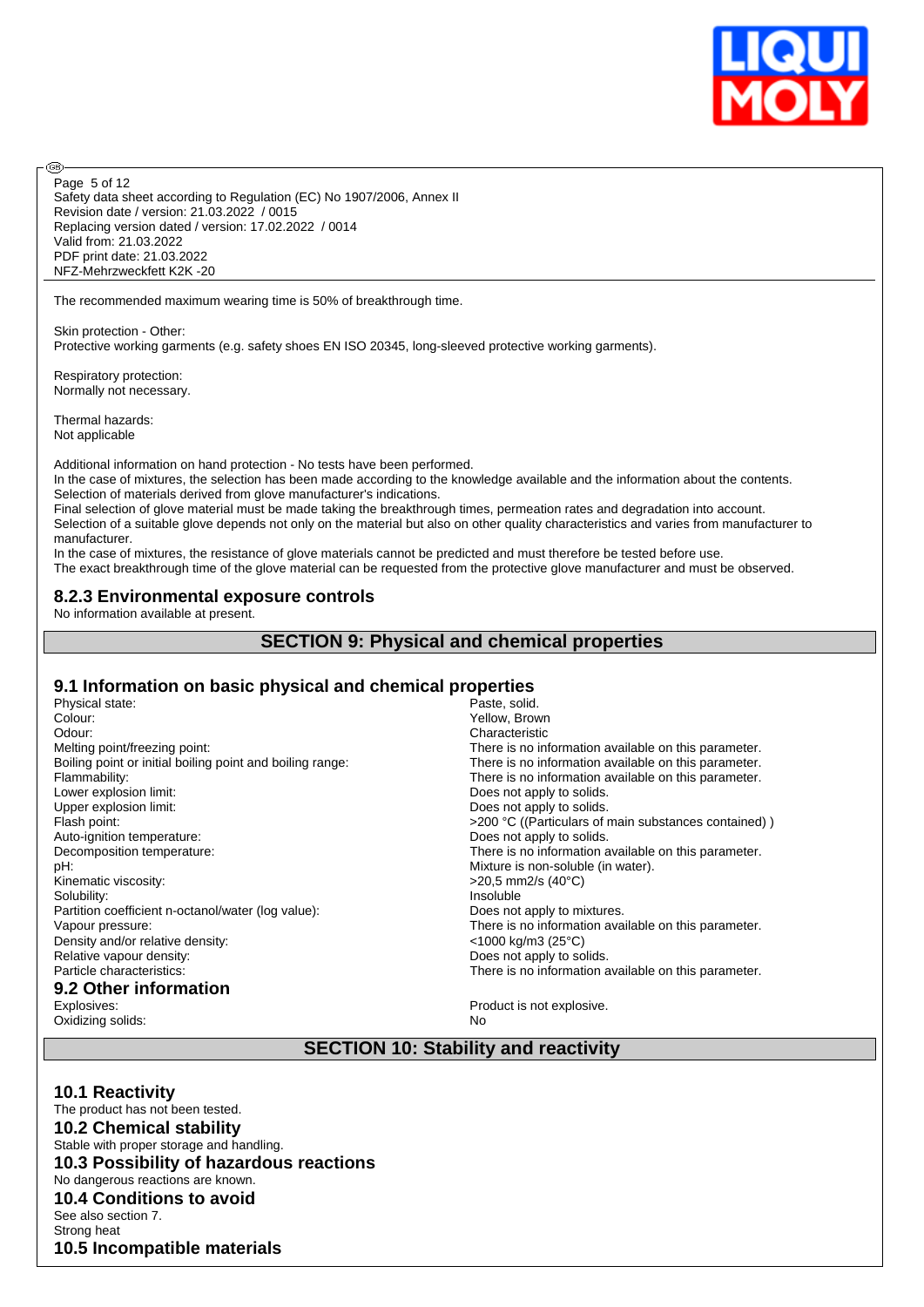

Safety data sheet according to Regulation (EC) No 1907/2006, Annex II Revision date / version: 21.03.2022 / 0015 Replacing version dated / version: 17.02.2022 / 0014 Valid from: 21.03.2022 PDF print date: 21.03.2022 NFZ-Mehrzweckfett K2K -20 Page 6 of 12

#### See also section 7. Avoid contact with strong oxidizing agents. **10.6 Hazardous decomposition products** See also section 5.2

No decomposition when used as directed.

®

# **SECTION 11: Toxicological information**

#### **11.1. Information on hazard classes as defined in Regulation (EC) No 1272/2008**

Possibly more information on health effects, see Section 2.1 (classification).

| NFZ-Mehrzweckfett K2K-20         |            |         |       |          |                    |                  |
|----------------------------------|------------|---------|-------|----------|--------------------|------------------|
| <b>Toxicity / effect</b>         | Endpoint   | Value   | Unit  | Organism | <b>Test method</b> | <b>Notes</b>     |
| Acute toxicity, by oral route:   | <b>ATE</b> | 5078,10 | mg/kg |          |                    | calculated value |
| Acute toxicity, by dermal route: | <b>ATE</b> | 2737.40 | mg/kg |          |                    | calculated value |
| Acute toxicity, by inhalation:   |            |         |       |          |                    | n.d.a.           |
| Skin corrosion/irritation:       |            |         |       |          |                    | n.d.a.           |
| Serious eye damage/irritation:   |            |         |       |          |                    | n.d.a.           |
| Respiratory or skin              |            |         |       |          |                    | n.d.a.           |
| sensitisation:                   |            |         |       |          |                    |                  |
| Germ cell mutagenicity:          |            |         |       |          |                    | n.d.a.           |
| Carcinogenicity:                 |            |         |       |          |                    | n.d.a.           |
| Reproductive toxicity:           |            |         |       |          |                    | n.d.a.           |
| Specific target organ toxicity - |            |         |       |          |                    | n.d.a.           |
| single exposure (STOT-SE):       |            |         |       |          |                    |                  |
| Specific target organ toxicity - |            |         |       |          |                    | n.d.a.           |
| repeated exposure (STOT-RE):     |            |         |       |          |                    |                  |
| Aspiration hazard:               |            |         |       |          |                    | n.d.a.           |
| Symptoms:                        |            |         |       |          |                    | n.d.a.           |

| Naphthenic acids, zinc salts, basic |                 |       |         |          |                               |                 |  |  |
|-------------------------------------|-----------------|-------|---------|----------|-------------------------------|-----------------|--|--|
| Toxicity / effect                   | <b>Endpoint</b> | Value | Unit    | Organism | <b>Test method</b>            | <b>Notes</b>    |  |  |
| Acute toxicity, by oral route:      | LD50            | >2000 | mg/kg   | Rat      | OECD 423 (Acute Oral          |                 |  |  |
|                                     |                 |       |         |          | <b>Toxicity - Acute Toxic</b> |                 |  |  |
|                                     |                 |       |         |          | Class Method)                 |                 |  |  |
| Acute toxicity, by dermal route:    | LD50            | >2000 | mg/kg   | Rabbit   | OECD 402 (Acute               |                 |  |  |
|                                     |                 |       |         |          | Dermal Toxicity)              |                 |  |  |
| Acute toxicity, by inhalation:      | <b>LC50</b>     | $>42$ | mg/l/4h | Rat      | OECD 403 (Acute               |                 |  |  |
|                                     |                 |       |         |          | Inhalation Toxicity)          |                 |  |  |
| Skin corrosion/irritation:          |                 |       |         | Rabbit   | OECD 404 (Acute               | Not irritant    |  |  |
|                                     |                 |       |         |          | Dermal                        |                 |  |  |
|                                     |                 |       |         |          | Irritation/Corrosion)         |                 |  |  |
| Respiratory or skin                 |                 |       |         | Mouse    | OECD 429 (Skin                | Sensitising     |  |  |
| sensitisation:                      |                 |       |         |          | Sensitisation - Local         | (inhalation and |  |  |
|                                     |                 |       |         |          | Lymph Node Assay)             | skin contact)   |  |  |
| Germ cell mutagenicity:             |                 |       |         |          | OECD 480 (Genetic             | Negative        |  |  |
|                                     |                 |       |         |          | Toxicology -                  |                 |  |  |
|                                     |                 |       |         |          | Saccharomyces                 |                 |  |  |
|                                     |                 |       |         |          | cerevisiae, Gene              |                 |  |  |
|                                     |                 |       |         |          | Mutation Assay)               |                 |  |  |
| Germ cell mutagenicity:             |                 |       |         | Rat      | OECD 474 (Mammalian           | Negative        |  |  |
|                                     |                 |       |         |          | Erythrocyte                   |                 |  |  |
|                                     |                 |       |         |          | Micronucleus Test)            |                 |  |  |
| Reproductive toxicity               | <b>NOAEL</b>    | 900   | mg/kg   | Rat      | OECD 422 (Combined            |                 |  |  |
| (Developmental toxicity):           |                 |       | bw/d    |          | Repeated Dose Tox.            |                 |  |  |
|                                     |                 |       |         |          | Study with the                |                 |  |  |
|                                     |                 |       |         |          | Reproduction/Developm.        |                 |  |  |
|                                     |                 |       |         |          | Tox. Screening Test)          |                 |  |  |
| Specific target organ toxicity -    | <b>NOAEL</b>    | 100   | mg/kg/d | Rat      | OECD 422 (Combined            |                 |  |  |
| repeated exposure (STOT-RE),        |                 |       |         |          | Repeated Dose Tox.            |                 |  |  |
| oral:                               |                 |       |         |          | Study with the                |                 |  |  |
|                                     |                 |       |         |          | Reproduction/Developm.        |                 |  |  |
|                                     |                 |       |         |          | Tox. Screening Test)          |                 |  |  |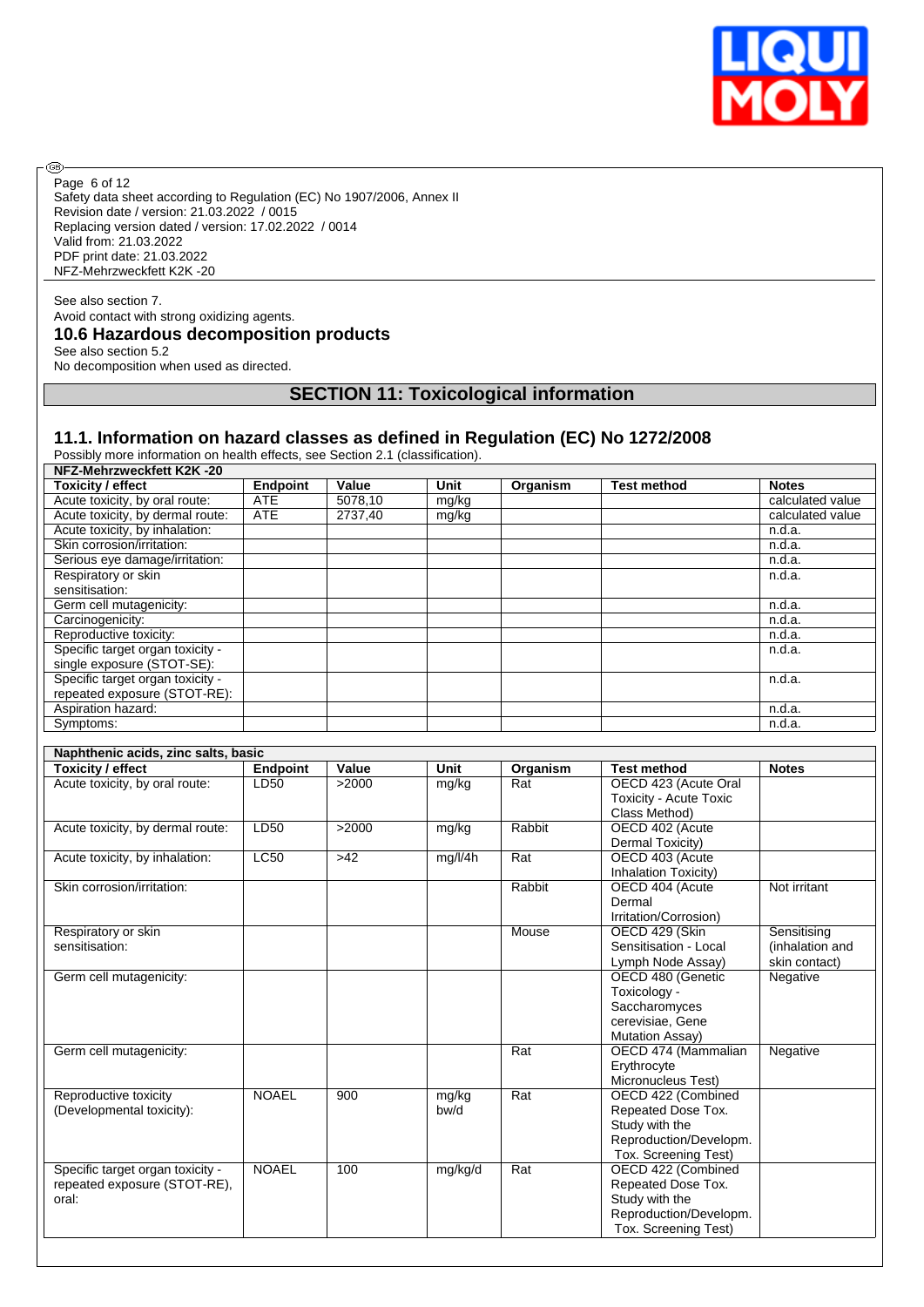

 $\circledcirc$ Page 7 of 12

Safety data sheet according to Regulation (EC) No 1907/2006, Annex II Revision date / version: 21.03.2022 / 0015 Replacing version dated / version: 17.02.2022 / 0014 Valid from: 21.03.2022 PDF print date: 21.03.2022 NFZ-Mehrzweckfett K2K -20

| Calcium carbonate                     |                 |        |             |          |                                                            |                                                     |
|---------------------------------------|-----------------|--------|-------------|----------|------------------------------------------------------------|-----------------------------------------------------|
| <b>Toxicity / effect</b>              | <b>Endpoint</b> | Value  | <b>Unit</b> | Organism | <b>Test method</b>                                         | <b>Notes</b>                                        |
| Acute toxicity, by oral route:        | LD50            | >2000  | mg/kg       | Rat      | OECD 420 (Acute Oral<br>toxicity - Fixe Dose<br>Procedure) |                                                     |
| Acute toxicity, by oral route:        | LD50            | > 5000 | mg/kg       | Rat      |                                                            |                                                     |
| Acute toxicity, by dermal route:      | LD50            | >2000  | mg/kg       | Rat      | OECD 402 (Acute<br>Dermal Toxicity)                        |                                                     |
| Acute toxicity, by inhalation:        | LC50            | >3     | mg/l/4h     | Rat      | OECD 403 (Acute<br>Inhalation Toxicity)                    |                                                     |
| Skin corrosion/irritation:            |                 |        |             | Rabbit   | OECD 404 (Acute<br>Dermal<br>Irritation/Corrosion)         | Not irritant                                        |
| Serious eye damage/irritation:        |                 |        |             | Rabbit   | OECD 405 (Acute Eye<br>Irritation/Corrosion)               | Not irritant.<br>Mechanical<br>irritation possible. |
| Respiratory or skin<br>sensitisation: |                 |        |             |          |                                                            | No (skin contact)                                   |
| Germ cell mutagenicity:               |                 |        |             |          | in vitro                                                   | Negative                                            |
| Carcinogenicity:                      |                 |        |             |          |                                                            | Negative,<br>administered as<br>Ca-lactate          |
| Reproductive toxicity:                |                 |        |             |          |                                                            | Negative,<br>administered as<br>Ca-carbonate        |

# **11.2. Information on other hazards**

| NFZ-Mehrzweckfett K2K-20         |          |       |      |          |                    |                 |  |
|----------------------------------|----------|-------|------|----------|--------------------|-----------------|--|
| Toxicity / effect                | Endpoint | Value | Unit | Organism | <b>Test method</b> | <b>Notes</b>    |  |
| Endocrine disrupting properties: |          |       |      |          |                    | Does not apply  |  |
|                                  |          |       |      |          |                    | to mixtures.    |  |
| Other information:               |          |       |      |          |                    | No other        |  |
|                                  |          |       |      |          |                    | relevant        |  |
|                                  |          |       |      |          |                    | information     |  |
|                                  |          |       |      |          |                    | available on    |  |
|                                  |          |       |      |          |                    | adverse effects |  |
|                                  |          |       |      |          |                    | on health.      |  |

# **SECTION 12: Ecological information**

Possibly more information on environmental effects, see Section 2.1 (classification).

| NFZ-Mehrzweckfett K2K-20   |          |      |       |      |          |                    |                |  |
|----------------------------|----------|------|-------|------|----------|--------------------|----------------|--|
| <b>Toxicity / effect</b>   | Endpoint | Time | Value | Unit | Organism | <b>Test method</b> | <b>Notes</b>   |  |
| 12.1. Toxicity to fish:    |          |      |       |      |          |                    | n.d.a.         |  |
| 12.1. Toxicity to daphnia: |          |      |       |      |          |                    | n.d.a.         |  |
| 12.1. Toxicity to algae:   |          |      |       |      |          |                    | n.d.a.         |  |
| 12.2. Persistence and      |          |      |       |      |          |                    | n.d.a.         |  |
| degradability:             |          |      |       |      |          |                    |                |  |
| 12.3. Bioaccumulative      |          |      |       |      |          |                    | n.d.a.         |  |
| potential:                 |          |      |       |      |          |                    |                |  |
| 12.4. Mobility in soil:    |          |      |       |      |          |                    | n.d.a.         |  |
| 12.5. Results of PBT       |          |      |       |      |          |                    | n.d.a.         |  |
| and vPvB assessment        |          |      |       |      |          |                    |                |  |
| 12.6. Endocrine            |          |      |       |      |          |                    | Does not apply |  |
| disrupting properties:     |          |      |       |      |          |                    | to mixtures.   |  |
| 12.7. Other adverse        |          |      |       |      |          |                    | No information |  |
| effects:                   |          |      |       |      |          |                    | available on   |  |
|                            |          |      |       |      |          |                    | other adverse  |  |
|                            |          |      |       |      |          |                    | effects on the |  |
|                            |          |      |       |      |          |                    | environment.   |  |
|                            |          |      |       |      |          |                    |                |  |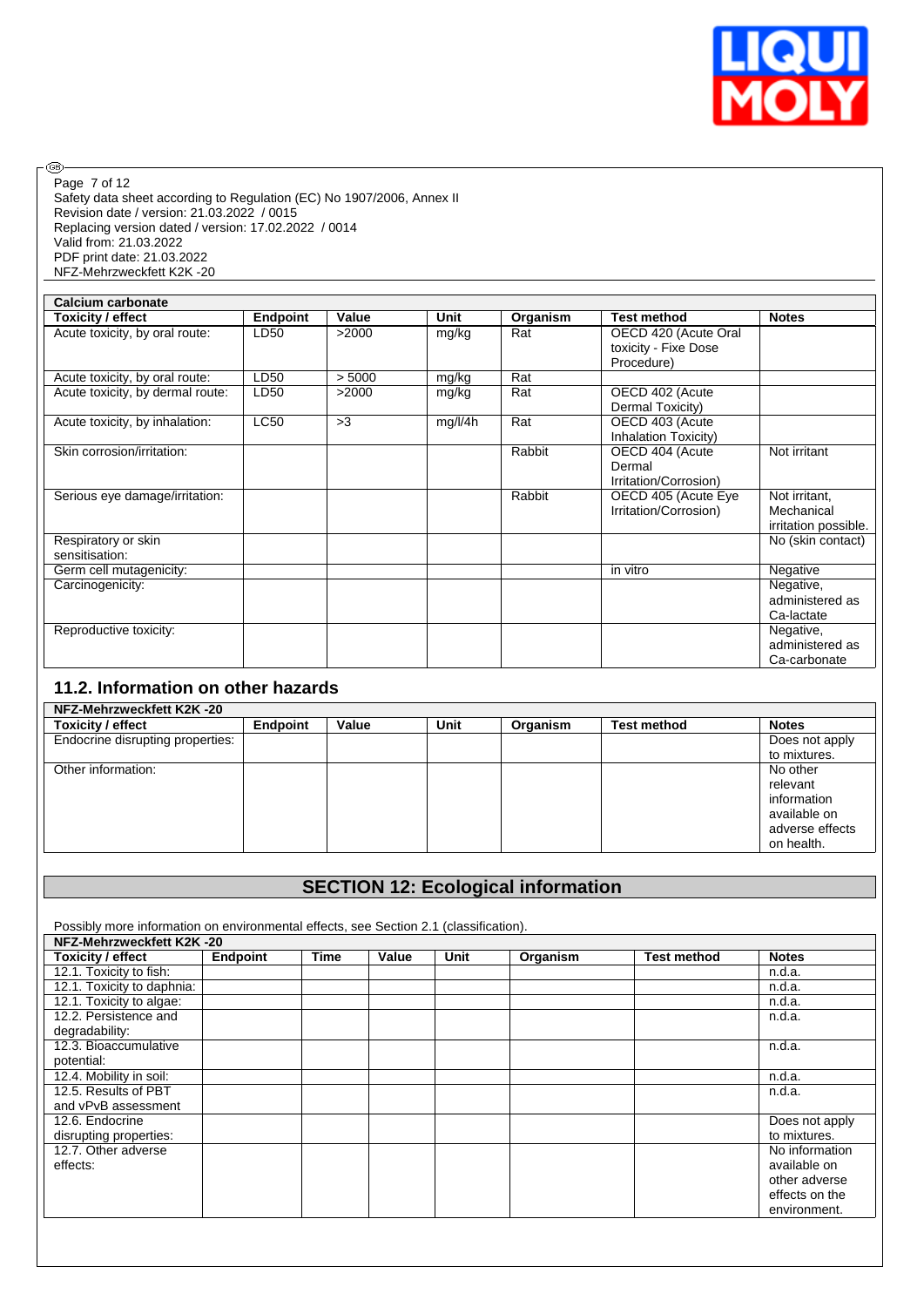

| ை.<br>Page 8 of 12<br>Safety data sheet according to Regulation (EC) No 1907/2006, Annex II<br>Revision date / version: 21.03.2022 / 0015<br>Replacing version dated / version: 17.02.2022 / 0014<br>Valid from: 21.03.2022<br>PDF print date: 21.03.2022<br>NFZ-Mehrzweckfett K2K-20 |                  |                 |             |                          |                                     |                                                                                                                              |                                                                            |
|---------------------------------------------------------------------------------------------------------------------------------------------------------------------------------------------------------------------------------------------------------------------------------------|------------------|-----------------|-------------|--------------------------|-------------------------------------|------------------------------------------------------------------------------------------------------------------------------|----------------------------------------------------------------------------|
| Other information:                                                                                                                                                                                                                                                                    |                  |                 | $\mathbf 0$ | $\overline{\frac{9}{6}}$ |                                     |                                                                                                                              | of components<br>with unknown<br>hazards to the<br>aquatic<br>environment. |
|                                                                                                                                                                                                                                                                                       |                  |                 |             |                          |                                     |                                                                                                                              |                                                                            |
| Naphthenic acids, zinc salts, basic<br><b>Toxicity / effect</b>                                                                                                                                                                                                                       | Endpoint         | <b>Time</b>     | Value       | Unit                     | Organism                            | <b>Test method</b>                                                                                                           | <b>Notes</b>                                                               |
| 12.2. Persistence and<br>degradability:                                                                                                                                                                                                                                               |                  |                 |             |                          |                                     | <b>OECD 301 B</b><br>(Ready<br>Biodegradability -<br>Co2 Evolution<br>Test)                                                  | Not readily<br>biodegradable                                               |
| 12.1. Toxicity to fish:                                                                                                                                                                                                                                                               | NOEC/NOEL        | >60d            | 250         | µg/l                     | Salmo trutta-fario                  | OECD 210 (Fish,<br>Early-Life Stage<br><b>Toxicity Test)</b>                                                                 |                                                                            |
| 12.1. Toxicity to fish:                                                                                                                                                                                                                                                               | LC50             | 96h             | >100        | mg/l                     | Brachydanio rerio                   | <b>OECD 203 (Fish,</b><br><b>Acute Toxicity</b><br>Test)                                                                     |                                                                            |
| 12.1. Toxicity to daphnia:                                                                                                                                                                                                                                                            | NOEC/NOEL        | 21d             | 155         | µg/l                     | Daphnia magna                       | <b>OECD 211</b><br>(Daphnia magna<br><b>Reproduction Test)</b>                                                               |                                                                            |
| 12.1. Toxicity to daphnia:                                                                                                                                                                                                                                                            | <b>EC50</b>      | 24h             | $>100$      | mg/l                     | Daphnia magna                       | <b>OECD 202</b><br>(Daphnia sp.<br>Acute<br>Immobilisation<br>Test)                                                          |                                                                            |
| 12.1. Toxicity to algae:                                                                                                                                                                                                                                                              | <b>EC50</b>      | 72h             | 3,62        | mg/l                     | Pseudokirchneriell<br>a subcapitata | OECD 201 (Alga,<br>Growth Inhibition<br>Test)                                                                                |                                                                            |
| <b>Calcium carbonate</b>                                                                                                                                                                                                                                                              |                  |                 |             |                          |                                     |                                                                                                                              |                                                                            |
| <b>Toxicity / effect</b>                                                                                                                                                                                                                                                              | Endpoint         | <b>Time</b>     | Value       | Unit                     | Organism                            | <b>Test method</b>                                                                                                           | <b>Notes</b>                                                               |
| Toxicity to bacteria:                                                                                                                                                                                                                                                                 | EC <sub>50</sub> | $\overline{3h}$ | >1000       | mg/l                     | activated sludge                    | OECD <sub>209</sub><br>(Activated Sludge,<br>Respiration<br><b>Inhibition Test</b><br>(Carbon and<br>Ammonium<br>Oxidation)) |                                                                            |
| Toxicity to annelids:                                                                                                                                                                                                                                                                 |                  |                 |             |                          | Eisenia foetida                     | <b>OECD 207</b><br>(Earthworm,<br><b>Acute Toxicity</b><br>Tests)                                                            | Negative                                                                   |
| 12.1. Toxicity to daphnia:                                                                                                                                                                                                                                                            | EC50             | 48h             | $>100$      | mg/l                     | Daphnia magna                       | <b>OECD 202</b><br>(Daphnia sp.<br>Acute<br>Immobilisation<br>Test)                                                          |                                                                            |
| 12.1. Toxicity to fish:                                                                                                                                                                                                                                                               | LC50             | 96h             | $>100$      | mg/l                     | Oncorhynchus<br>mykiss              | OECD 203 (Fish,<br><b>Acute Toxicity</b><br>Test)                                                                            |                                                                            |
| 12.1. Toxicity to fish:                                                                                                                                                                                                                                                               | LC50             | 96h             | >10000      | mg/l                     | Oncorhynchus<br>mykiss              |                                                                                                                              |                                                                            |
| 12.1. Toxicity to daphnia:                                                                                                                                                                                                                                                            | EC50             | 48h             | >1000       | mg/l                     | Daphnia magna                       |                                                                                                                              |                                                                            |
| 12.1. Toxicity to algae:                                                                                                                                                                                                                                                              | EC50             | 72h             | $>200$      | mg/l                     | Desmodesmus<br>subspicatus          |                                                                                                                              |                                                                            |
| 12.1. Toxicity to algae:                                                                                                                                                                                                                                                              | EC50             | 72h             | $>14$       | mg/l                     | Desmodesmus<br>subspicatus          | OECD 201 (Alga,<br>Growth Inhibition<br>Test)                                                                                |                                                                            |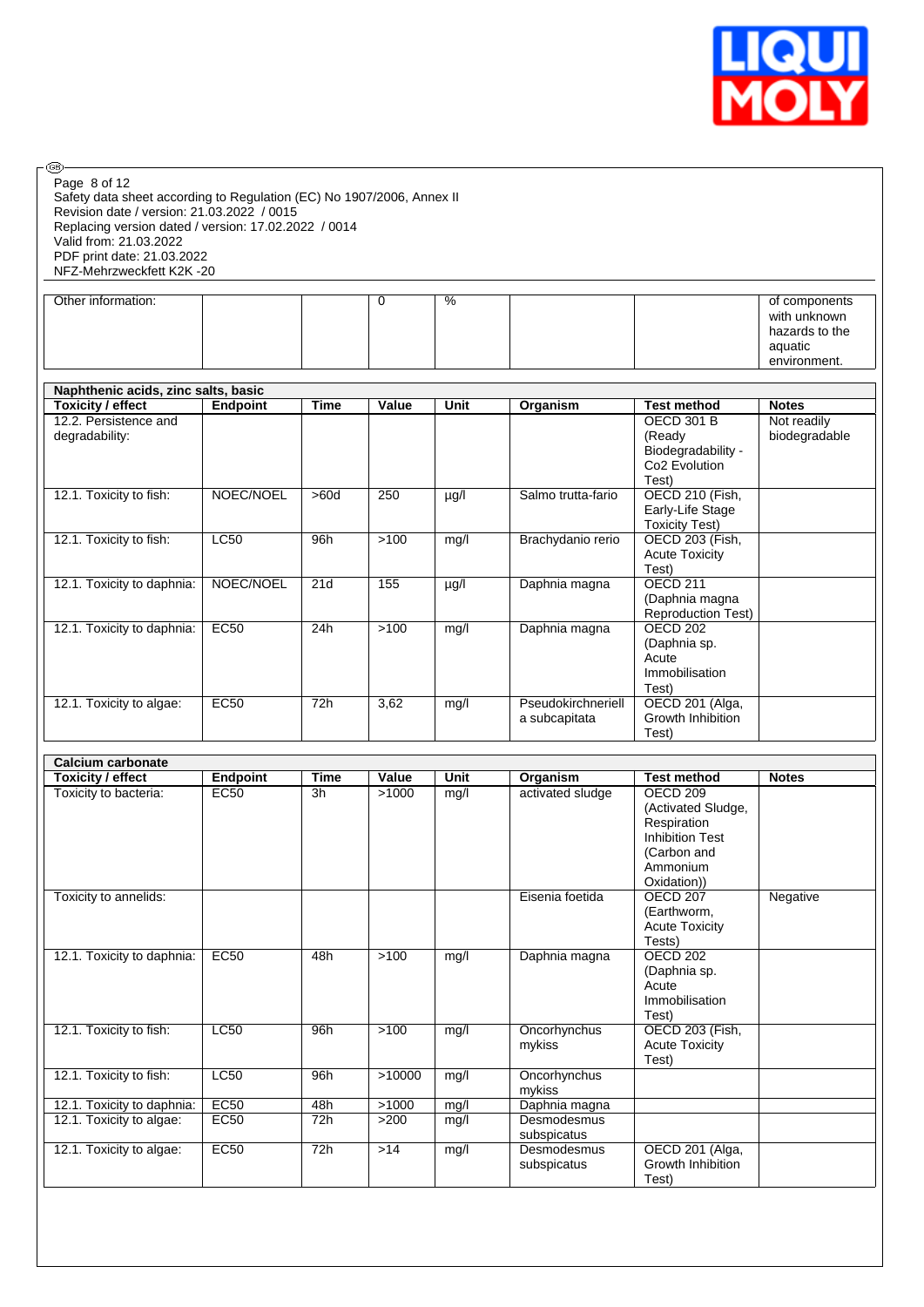

Safety data sheet according to Regulation (EC) No 1907/2006, Annex II Revision date / version: 21.03.2022 / 0015 Replacing version dated / version: 17.02.2022 / 0014 Valid from: 21.03.2022 PDF print date: 21.03.2022 NFZ-Mehrzweckfett K2K -20 Page 9 of 12

| 12.2. Persistence and   | Inorganic        |  |
|-------------------------|------------------|--|
| degradability:          | products cannot  |  |
|                         | be eliminated    |  |
|                         | from water       |  |
|                         | through          |  |
|                         |                  |  |
|                         | biological       |  |
|                         | purification     |  |
|                         | methods.         |  |
| 12.3. Bioaccumulative   | Not relevant for |  |
| potential:              | inorganic        |  |
|                         | substances.      |  |
| 12.4. Mobility in soil: | Not relevant for |  |
|                         | inorganic        |  |
|                         | substances.      |  |
| 12.5. Results of PBT    | Not relevant for |  |
| and vPvB assessment     | inorganic        |  |
|                         | substances.      |  |

# **SECTION 13: Disposal considerations**

# **13.1 Waste treatment methods**

### **For the substance / mixture / residual amounts**

Soaked polluted cloths, paper or other organic materials represent a fire hazard and should be controlled, collected and disposed of. EC disposal code no.:

The waste codes are recommendations based on the scheduled use of this product.

Owing to the user's specific conditions for use and disposal, other waste codes may be

allocated under certain circumstances. (2014/955/EU)

12 01 12 spent waxes and fats

13 08 99 wastes not otherwise specified Recommendation:

**®** 

Sewage disposal shall be discouraged.

Pay attention to local and national official regulations.

E.g. dispose at suitable refuse site.

E.g. suitable incineration plant.

#### **For contaminated packing material**

Pay attention to local and national official regulations.

Empty container completely.

Uncontaminated packaging can be recycled.

Dispose of packaging that cannot be cleaned in the same manner as the substance.

# **SECTION 14: Transport information**

| <b>General statements</b>           |                |  |
|-------------------------------------|----------------|--|
| 14.1. UN number or ID number:       | n.a.           |  |
| Transport by road/by rail (ADR/RID) |                |  |
| 14.2. UN proper shipping name:      |                |  |
| 14.3. Transport hazard class(es):   | n.a.           |  |
| 14.4. Packing group:                | n.a.           |  |
| Classification code:                | n.a.           |  |
| LQ:                                 | n.a.           |  |
| 14.5. Environmental hazards:        | Not applicable |  |
| Tunnel restriction code:            |                |  |
| <b>Transport by sea (IMDG-code)</b> |                |  |
| 14.2. UN proper shipping name:      |                |  |
| 14.3. Transport hazard class(es):   | n.a.           |  |
| 14.4. Packing group:                | n.a.           |  |
| Marine Pollutant:                   | n.a            |  |
| 14.5. Environmental hazards:        | Not applicable |  |
| Transport by air (IATA)             |                |  |
| 14.2. UN proper shipping name:      |                |  |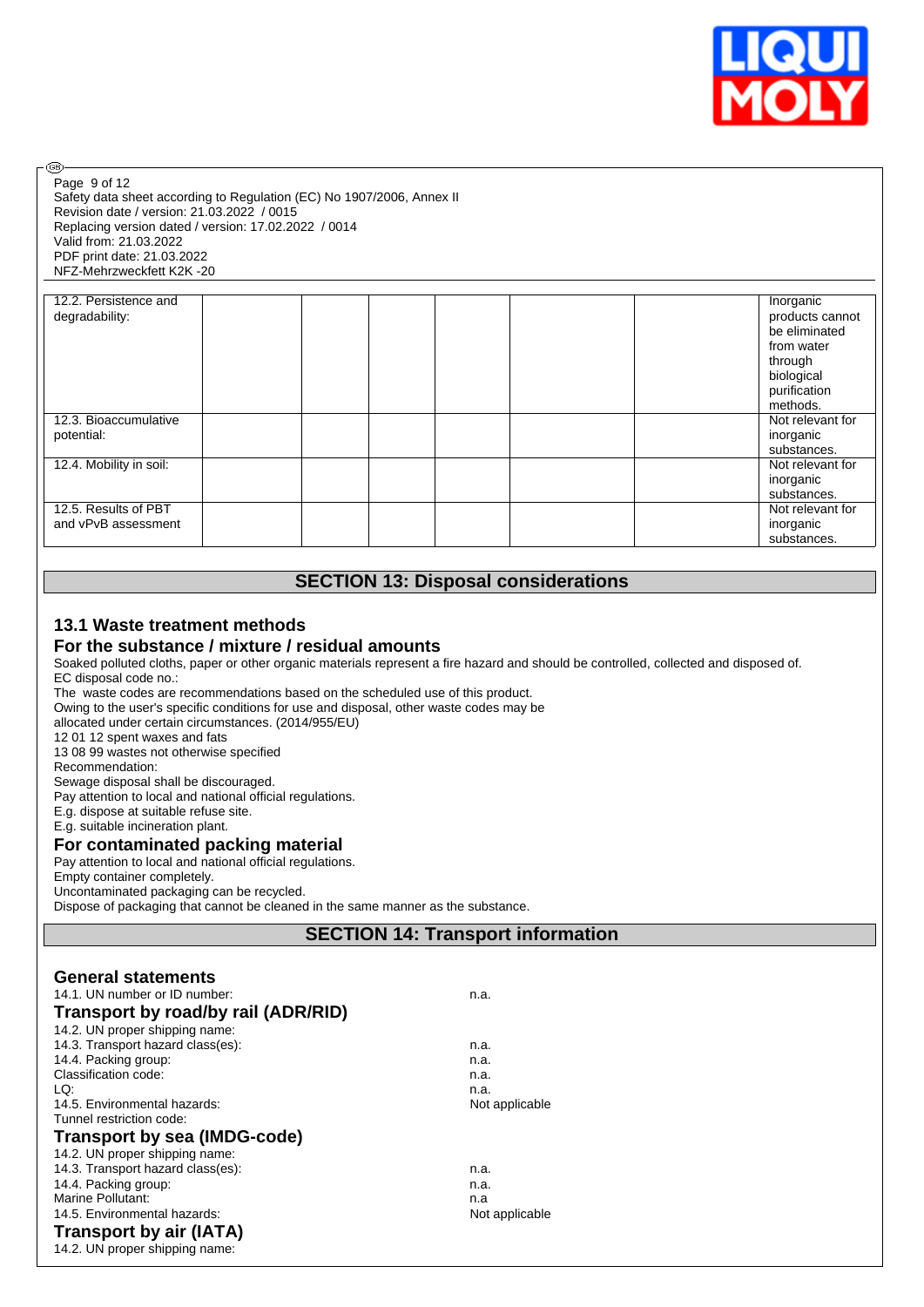

Safety data sheet according to Regulation (EC) No 1907/2006, Annex II Revision date / version: 21.03.2022 / 0015 Replacing version dated / version: 17.02.2022 / 0014 Valid from: 21.03.2022 PDF print date: 21.03.2022 NFZ-Mehrzweckfett K2K -20 Page 10 of 12

14.3. Transport hazard class(es): n.a. 14.4. Packing group: natural hazards: new state of the state of the state of the natural natural natural natur<br>14.5. Environmental hazards: natural natural natural natural natural natural natural natural natural natural n 14.5. Environmental hazards:

അ

#### **14.6. Special precautions for user**

Unless specified otherwise, general measures for safe transport must be followed.

**14.7. Maritime transport in bulk according to IMO instruments**

Non-dangerous material according to Transport Regulations.

### **SECTION 15: Regulatory information**

### **15.1 Safety, health and environmental regulations/legislation specific for the substance or mixture**

Observe restrictions: General hygiene measures for the handling of chemicals are applicable.

Directive 2010/75/EU (VOC): < 3 %

#### **15.2 Chemical safety assessment**

A chemical safety assessment is not provided for mixtures.

**SECTION 16: Other information**

Revised sections: 8, 11, 12

# **Classification and processes used to derive the classification of the mixture in accordance with the ordinance (EG) 1272/2008 (CLP):**

Not applicable

The following phrases represent the posted Hazard Class and Risk Category Code (GHS/CLP) of the product and the constituents (specified in Section 2 and 3). H317 May cause an allergic skin reaction. H319 Causes serious eye irritation.

H412 Harmful to aquatic life with long lasting effects.

Eye Irrit. — Eye irritation Skin Sens. — Skin sensitization Aquatic Chronic — Hazardous to the aquatic environment - chronic

#### **Key literature references and sources for data:**

Regulation (EC) No 1907/2006 (REACH) and Regulation (EC) No 1272/2008 (CLP) as amended.

Guidelines for the preparation of safety data sheets as amended (ECHA).

Guidelines on labelling and packaging according to the Regulation (EG) Nr. 1272/2008 (CLP) as amended (ECHA).

Safety data sheets for the constituent substances. ECHA Homepage - Information about chemicals.

GESTIS Substance Database (Germany).

German Environment Agency "Rigoletto" information site on substances that are hazardous to water (Germany).

EU Occupation Exposure Limits Directives 91/322/EEC, 2000/39/EC, 2006/15/EC, 2009/161/EU, (EU) 2017/164, (EU) 2019/1831, each as amended.

National Lists of Occupational Exposure Limits for each country as amended.

Regulations on the transport of hazardous goods by road, rail, sea and air (ADR, RID, IMDG, IATA) as amended.

#### **Any abbreviations and acronyms used in this document:**

acc., acc. to according, according to ADR Accord européen relatif au transport international des marchandises Dangereuses par Route (= European Agreement concerning the International Carriage of Dangerous Goods by Road) AOX Adsorbable organic halogen compounds approx. approximately Art., Art. no. Article number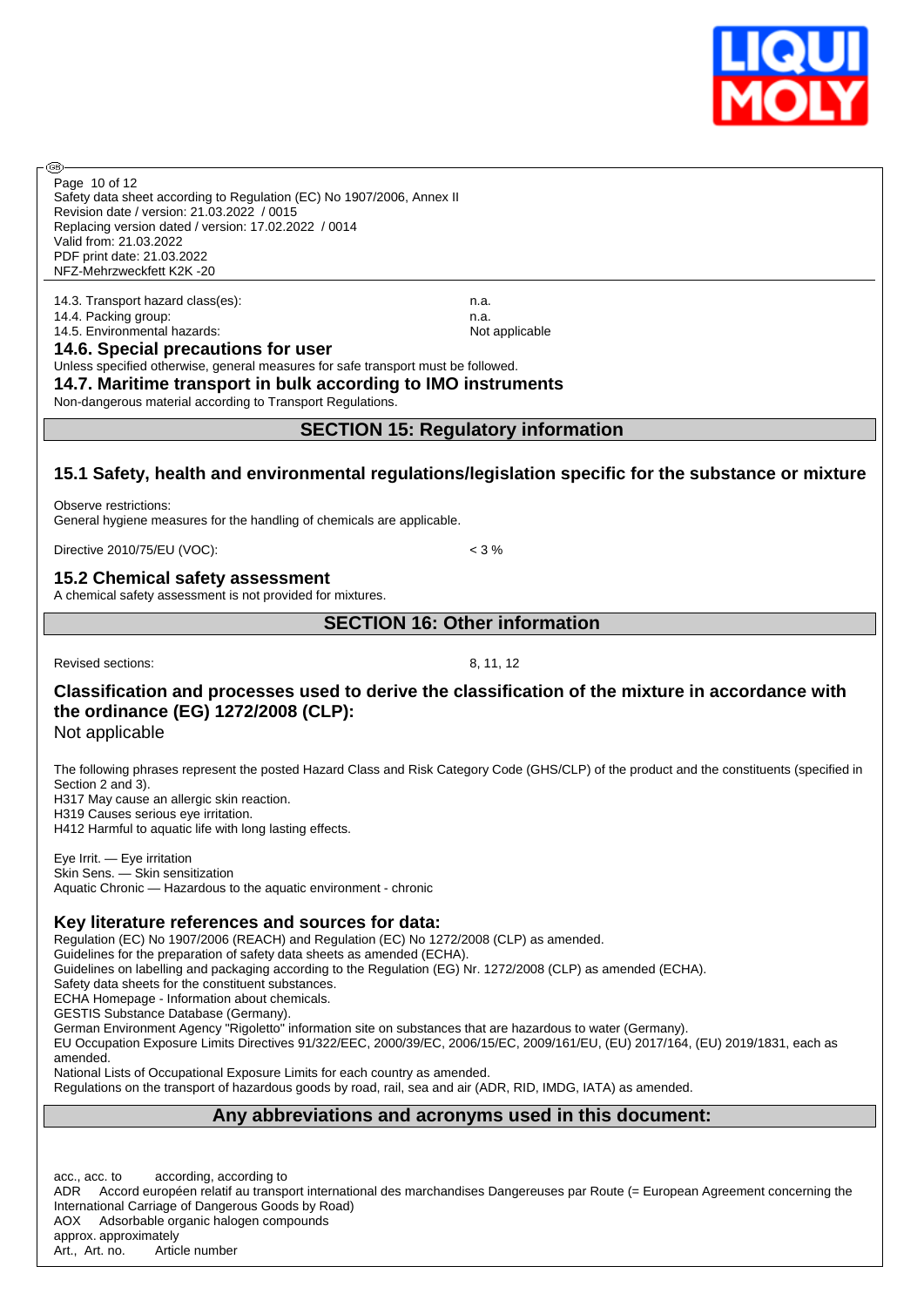

| رەب                                                                                                                                             |
|-------------------------------------------------------------------------------------------------------------------------------------------------|
| Page 11 of 12<br>Safety data sheet according to Regulation (EC) No 1907/2006, Annex II                                                          |
| Revision date / version: 21.03.2022 / 0015                                                                                                      |
| Replacing version dated / version: 17.02.2022 / 0014                                                                                            |
| Valid from: 21.03.2022                                                                                                                          |
| PDF print date: 21.03.2022                                                                                                                      |
| NFZ-Mehrzweckfett K2K-20                                                                                                                        |
|                                                                                                                                                 |
| ASTM ASTM International (American Society for Testing and Materials)                                                                            |
| ATE<br><b>Acute Toxicity Estimate</b>                                                                                                           |
| BAM<br>Bundesanstalt für Materialforschung und -prüfung (Federal Institute for Materials Research and Testing, Germany)                         |
| Bundesanstalt für Arbeitsschutz und Arbeitsmedizin (= Federal Institute for Occupational Health and Safety, Germany)<br>BAuA                    |
| <b>BCF</b><br><b>Bioconcentration factor</b>                                                                                                    |
| BSEF<br>The International Bromine Council                                                                                                       |
| body weight<br>bw<br>CAS                                                                                                                        |
| <b>Chemical Abstracts Service</b><br><b>CLP</b>                                                                                                 |
| Classification, Labelling and Packaging (REGULATION (EC) No 1272/2008 on classification, labelling and packaging of substances<br>and mixtures) |
| <b>CMR</b><br>carcinogenic, mutagenic, reproductive toxic                                                                                       |
| DMEL Derived Minimum Effect Level                                                                                                               |
| DNEL Derived No Effect Level                                                                                                                    |
| DOC.<br>Dissolved organic carbon                                                                                                                |
| dw<br>dry weight                                                                                                                                |
| for example (abbreviation of Latin 'exempli gratia'), for instance<br>e.g.                                                                      |
| EbCx, EyCx, EbLx $(x = 10, 50)$<br>Effect Concentration/Level of x % on reduction of the biomass (algae, plants)                                |
| EС<br>European Community                                                                                                                        |
| ECHA European Chemicals Agency                                                                                                                  |
| ECx, ELx ( $x = 0, 3, 5, 10, 20, 50, 80, 100$ )<br>Effect Concentration/Level for x % effect<br><b>European Economic Community</b>              |
| EEC.<br><b>EINECS</b><br>European Inventory of Existing Commercial Chemical Substances                                                          |
| <b>ELINCS</b><br>European List of Notified Chemical Substances                                                                                  |
| EN<br>European Norms                                                                                                                            |
| EPA<br>United States Environmental Protection Agency (United States of America)                                                                 |
| Effect Concentration/Level of x % on inhibition of the growth rate (algae, plants)<br>ErCx, EµCx, ErLx $(x = 10, 50)$                           |
| et cetera<br>etc.                                                                                                                               |
| EU<br>European Union                                                                                                                            |
| EVAL<br>Ethylene-vinyl alcohol copolymer                                                                                                        |
| Fax.<br>Fax number<br>general<br>gen.                                                                                                           |
| <b>GHS</b><br>Globally Harmonized System of Classification and Labelling of Chemicals                                                           |
| <b>GWP</b><br>Global warming potential                                                                                                          |
| Adsorption coefficient of organic carbon in the soil<br>Koc                                                                                     |
| octanol-water partition coefficient<br>Kow                                                                                                      |
| <b>IARC</b><br>International Agency for Research on Cancer                                                                                      |
| IATA<br>International Air Transport Association                                                                                                 |
| IBC (Code)<br>International Bulk Chemical (Code)<br>IMDG-code<br>International Maritime Code for Dangerous Goods                                |
| including, inclusive<br>incl.                                                                                                                   |
| <b>IUCLID International Uniform Chemical Information Database</b>                                                                               |
| <b>IUPAC</b> International Union for Pure Applied Chemistry                                                                                     |
| Lethal Concentration to 50 % of a test population<br>LC50                                                                                       |
| LD50 Lethal Dose to 50% of a test population (Median Lethal Dose)                                                                               |
| Logarithm of adsorption coefficient of organic carbon in the soil<br>Log Koc                                                                    |
| Log Kow, Log Pow<br>Logarithm of octanol-water partition coefficient                                                                            |
| <b>Limited Quantities</b><br>LQ                                                                                                                 |
| <b>MARPOL</b><br>International Convention for the Prevention of Marine Pollution from Ships<br>not applicable<br>n.a.                           |
| not available<br>n.av.                                                                                                                          |
| not checked<br>n.c.                                                                                                                             |
| n.d.a. no data available                                                                                                                        |
| NIOSH National Institute for Occupational Safety and Health (USA)                                                                               |
| <b>NLP</b><br>No-longer-Polymer                                                                                                                 |
| NOEC, NOEL<br>No Observed Effect Concentration/Level                                                                                            |
| OECD Organisation for Economic Co-operation and Development                                                                                     |
| org.<br>organic<br>OSHA Occupational Safety and Health Administration (USA)                                                                     |
| PBT<br>persistent, bioaccumulative and toxic                                                                                                    |
| PE<br>Polyethylene                                                                                                                              |
| <b>PNEC</b><br><b>Predicted No Effect Concentration</b>                                                                                         |
| parts per million<br>ppm                                                                                                                        |
| <b>PVC</b><br>Polyvinylchloride                                                                                                                 |
|                                                                                                                                                 |